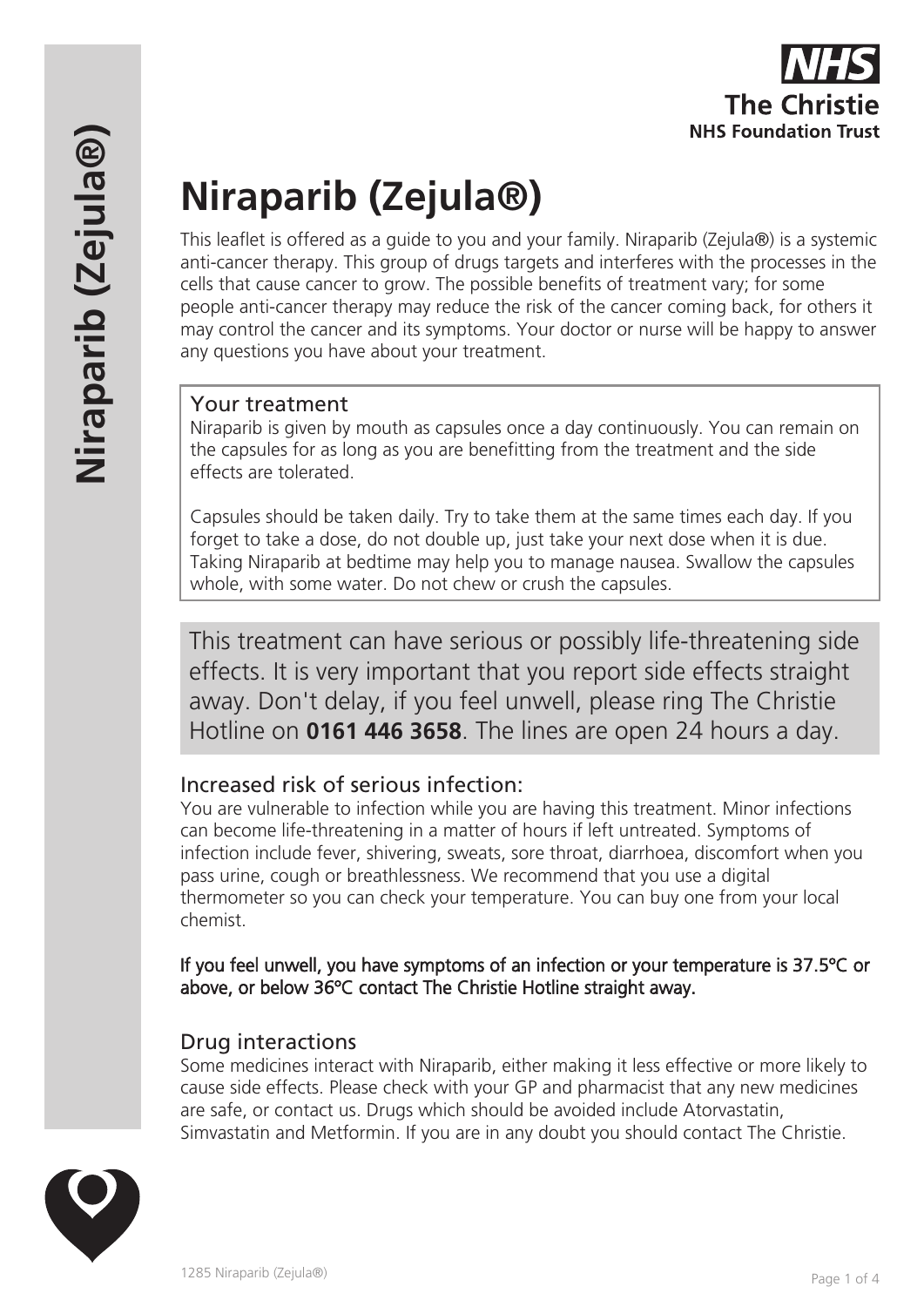## Possible side effects

This treatment can cause many different side effects. Some are more likely to occur than others. Everyone is different and not everyone gets all the side effects. Most side effects are usually temporary, but in some rare cases they can be life-threatening. It is important to tell your hospital doctor or nurse about any side effects so they can be monitored and, where possible, treated. If your side effects are severe, you may need to stop your tablets, have a longer break from treatment, or have a dose reduction. A small number of people do not tolerate the treatment.

# Common side effects (more than 1 in 100)

## • Anaemia (low number of red blood cells)

While having this treatment you may become anaemic. This may make you feel tired and breathless. Let your doctor or nurse know if these symptoms are a problem. You may need a blood transfusion.

#### • Bruising or bleeding

This treatment can reduce the production of platelets which help the blood clot. Let your doctor know if you have any unexplained bruising or bleeding, such as nosebleeds, bloodspots or rashes on the skin, and bleeding gums. You may need a platelet transfusion.

#### • Mild nausea and vomiting (sickness)

You may notice some mild sickness while taking Niraparib. You will be given some anti-sickness tablets to take at home if you need to. If you continue to feel or be sick, contact your GP or this hospital, because your anti-sickness medication may need to be changed or increased.

#### • Lethargy

Some chemotherapy may make you feel tired and lacking in energy. It can be frustrating when you feel unable to cope with routine tasks. If you do feel tired, take rest and get help with household chores. If necessary, take time off work. Gentle exercise such as walking can be beneficial.

## • Loss of appetite/ change in taste/ heartburn

A dietitian or specialist nurse can give you advice and tips on diet and how to improve your appetite. Let your doctor or nurse know if this is a problem.

#### • Headache or dizziness

You may experience dizziness or headaches. If you experience these symptoms you should be cautious about driving or using machines.

#### • Diarrhoea

Diarrhoea is a common side effect of your treatment. If you have watery diarrhoea you should immediately take the anti-diarrhoea treatment that the doctor has prescribed for you. This is loperamide dispensed by The Christie pharmacy. Follow the doctor's instructions EXACTLY.

Take 2 loperamide capsules as soon as the first liquid stool occurs. Then take one capsule with each liquid loose stool. (The maximum dose of loperamide in a day is 8 capsules).

If you have an increase of more than 4 bowel movements each day compared to pre-treatment, or any diarrhoea at night, please ring The Christie Hotline for advice.

#### • High blood pressure

Niraparib may cause high blood pressure. We may check your blood pressure monthly during the first year of treatment with Niraparib and periodically thereafter. We may prescribe medicine to reduce blood pressure if this occurs and a reduction in the dose of Niraparib may be considered.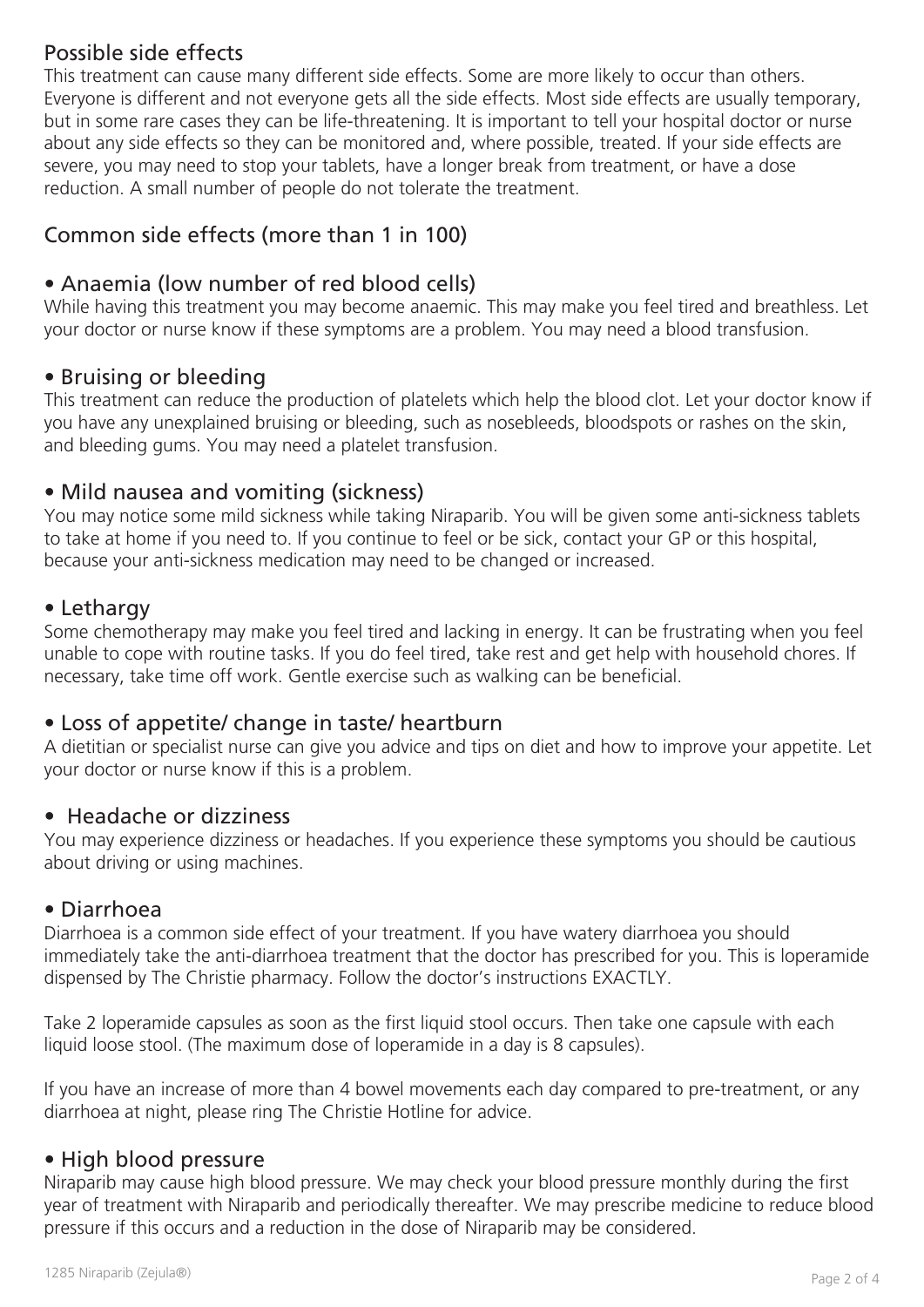#### • Sensitivity to the sun

Niraparib can make your skin more sensitive to the sun than usual. Sit in the shade, avoid too much sun and use a sunblock cream.

#### • Difficulty in sleeping

You may find it difficult to sleep whilst taking Niraparib. Please inform your doctor if you are struggling sleeping.

#### • Skin rash and dry skin

You may get a mild skin rash. Tell your doctor or nurse if this happens. It is very important to contact your doctor straightaway if you get a severe skin rash.

## Uncommon side effects (less than 1 in 100)

#### • Stomach pain

Get medical help right away if you have any of the following side effects: severe/persistent stomach/abdominal pain, signs of bleeding (such as bloody/black stools, vomit that looks like coffee grounds, coughing/vomiting up blood).

#### • Sore mouth

Your mouth may become sore or dry, or you may notice small mouth ulcers during this treatment. Drinking plenty of fluids and cleaning your teeth regularly and gently with a soft toothbrush can help to reduce the risk of this happening. We can prescribe a mouthwash for you to use during treatment. You can dilute this with water if your mouth is sore. Ask your doctor or nurse for further advice. There is also general mouth care information in the chemotherapy booklet. If you continue to have a sore mouth, please contact The Christie Hotline.

#### • Myelodysplastic Syndrome / Acute Myeloid Leukaemia

Low blood cell counts may be a sign of a more serious problem with bone marrow such as Myelodysplastic Syndrome and Acute Myeloid Leukemia. These problems are rare; however your doctor may want to test your bone marrow to check.

## Serious and potentially life-threatening side effects

In a small proportion of patients chemotherapy can result in very severe side effects which may rarely result in death. The team caring for you will discuss the risk of these side effects with you.

#### Late side effects

Some side effects may become evident only after a number of years. In reaching any decision with you about treatment, the potential benefit you receive from treatment will be weighed against the risks of serious long term side effects to the heart, lungs, kidneys and bone marrow. With some drugs there is also a small but definite risk of developing another cancer. If any of these problems specifically applies to you, the doctor will discuss these with you and note this on your consent form.

## Sex, contraception and fertility

Protecting your partner and contraception: We recommend that you or your partner use a condom during sexual intercourse while you are having the course of chemotherapy and for 1 month after receiving the last dose. Chemotherapy is dangerous to unborn babies and this will also protect you and your partner from any chemotherapy drugs that may be present in semen and in the vagina. If you suspect that you may be pregnant please tell your doctor immediately.

Fertility: This chemotherapy may affect your ability to have children. Your doctor or nurse should have discussed this with you. If not, please ask them before you start treatment.